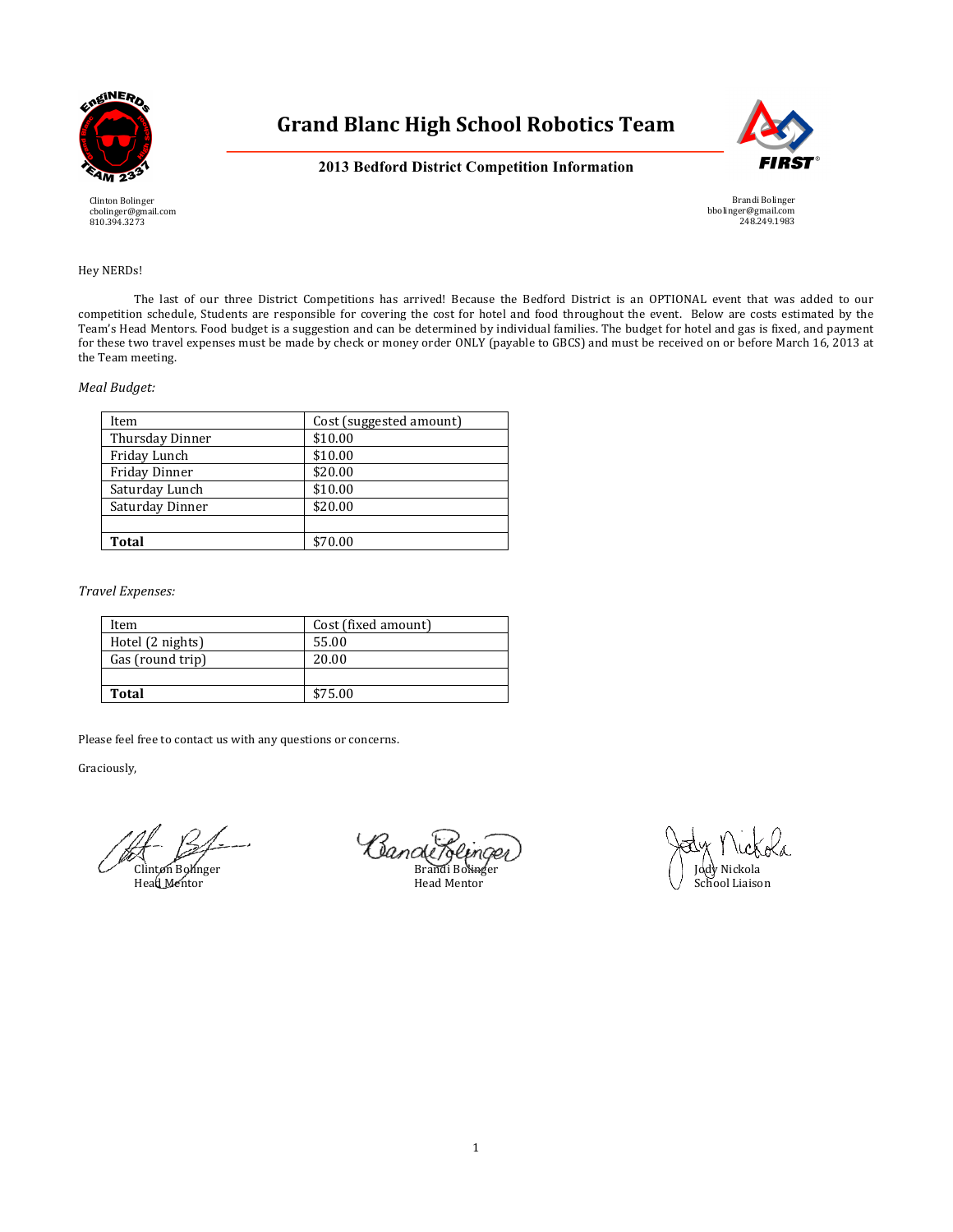



**2013 Bedford District Competition Information**

Brandi Bolinger bbolinger@gmail.com 248.249.1983

Clinton Bolinger cbolinger@gmail.com 810.394.3273

# **Travel Information:**

Required Documents and Forms:

- 1. Students must have their travel expenses paid-in-full before they will be eligible to travel with the team.
- 2. All Students (including Students over the age of 18) must submit a completed *Permission Slip*, with a valid parent/guardian signature. If a Student will not be attending the competition on any day(s) that is listed on the *Permission Slip*, he/she should still complete the *Permission* Slip, there is no need to adjust the date(s) listed on the *Permission Slip.* Permission slips are required for all students who wish to attend any portion of the event.
- 3. All Students must submit a completed *Progress Report* (which will cover the Grand Blanc District, Troy District, Bedford District and Michigan State Championship), signed by each of his/her teachers. *Progress Reports* should indicate the current grade in each course, along with any missed work. All Students must maintain a minimum 2.5 overall GPA throughout the  $3^{rd}$  Marking Period, and have no missing assignments in order to travel with the Team. Students who have not earned a 2.5 GPA or are missing any assignments will not be eligible to attend the event. Progress reports must be dated and obtained after March 4, 2012.
- 4. Any Student requiring medication (both prescription and non-prescription) during the Competition must fill out a medical authorization form. Forms and Medication must be delivered to Jody on the morning of the competition in a zip-seal bag, which is clearly labeled with the Student's name. Students may not self-administer ANY medication.
- 5. All of the above mentioned documents are due to Brandi on or before Saturday, March 16 at the Team Meeting. No late documents will be accepted. If a student's paperwork is not filled out completely and correctly, and turned into Brandi on or before this date, then he/she will not be able to attend the competition on any day.

#### Meal Information:

- 1. On Thursday, the Team will be stopping for food on the way to the event.
- 2. Students will be responsible for planning and paying for their own lunches on Friday and Saturday during the competition. Students will not be permitted to leave the competition venue to purchase lunch. Concessions will be available.
- 3. The Team will be going out for a group dinner on Friday and Saturday. Students will be responsible for planning and paying for their own meals and ensuring that they give an appropriate gratuity/tip.
- 4. Funds for snacks, additional food, or meals larger than those provided must be supplied by individual families at their own expense, and at the discretion of parents/guardians. Team Mentors will NOT lend money to Students.
- 5. Any family or friends attending the competition must plan and pay for their own meals.
- 6. There will be a Team Dinner on the Saturday after the competition. Friends and family are welcome, but must pay their own meal fees and gratuity (if applicable). The Team will make reservations at a restaurant in the area around the competition venue. Information regarding these dinners will be made available as soon as arrangements are finalized, and will be available on the online team calendar.

Uniform Guidelines:

- 1. Students and Team Mentors should wear the Team shirts provided. Shirts should be professional in appearance (ironed or wrinkle-free), and clean. A long-sleeve shirt may be worn underneath, or Students and Team Mentors may wear a Team sweatshirt or jacket as an outer layer.
- 2. To ensure a uniform Team appearance, please use the following schedule:
- *Thursday*: 2013 Red T-shirt *Friday*: 2013 Black T-shirt *Saturday*: Black "Mechanic" Shirt
- 3. Students and Team Mentors should wear appropriately styled blue jeans or shorts or appropriate length skirt (with tights or leggings) that is professional in appearance, without holes or tears, and a belt where necessary. Students and Mentors should be neatly groomed and professional in appearance.
- 4. Students may wear Team Sweatpants or track pants on Thursday ONLY. Students may not wear non-Team issued sweatpants or athletic pants on any day.
- 5. Students, Team Mentors, and any guests in attendance must wear closed-toe tennis shoes or boots in the Pit Area.
- 6. Students and Team Mentors are responsible for bringing his/her own safety glasses to and from the competition. Students and Team Mentors who do not bring his/her own safety glasses to the competition will NOT be permitted to borrow Safety glasses from the Team, and thus will not be allowed in the pit area.
- 7. Safety Glasses will be available for guests in attendance to borrow, but must be returned after use.
- 8. While in the Pit Area, all Students, Team Mentors and Guests in attendance may not wear loose or baggy clothing, dangling jewelry, or other items that may cause a safety hazard. Long hair must be pulled back into a ponytail or braid that does not present a safety hazard.

Transportation and Attendance Policies:

- 1. All Students will be assigned a vehicle, which will be driven by an approved Team Mentor or Team Parent. Students may not switch vehicles without permission from Brandi AND Jody.
- 2. If a Student is not in their assigned vehicle by the designated time, the Team will leave without him/her. The Team will not turn around to pick up Students or wait for late-comers.
- 3. No Student may drive themselves any other Student to or from this event. No exceptions.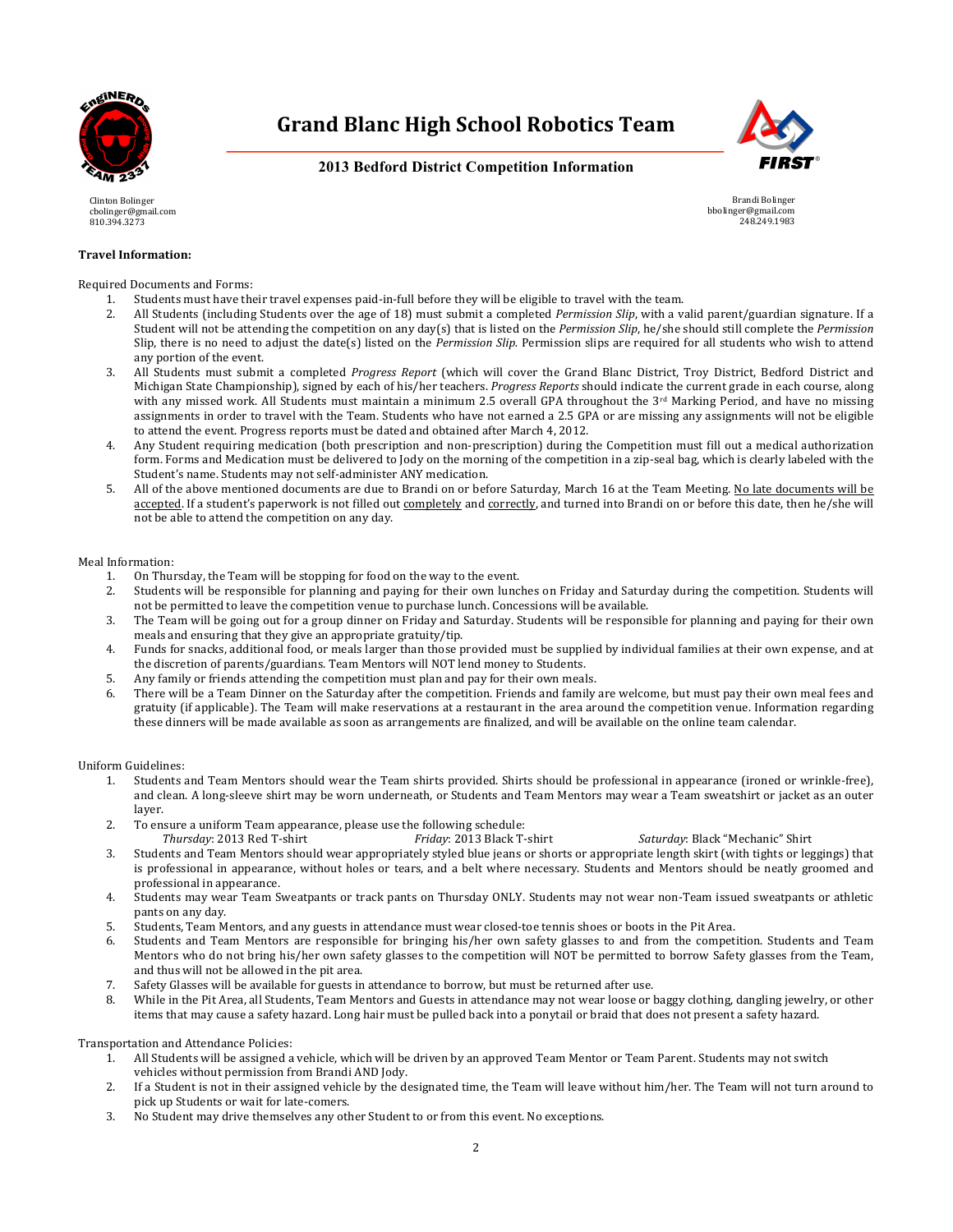



## **2013 Bedford District Competition Information**

Clinton Bolinger cbolinger@gmail.com 810.394.3273

Brandi Bolinger bbolinger@gmail.com 248.249.1983

- 4. Parents, friends, or other family members may not transport any Student (including their own student) without written permission from a Head Mentor and School Liaison. If a Student will be transported by a person other than their assigned driver, a release form must be completed. (For example, if a family is attending the Bedford District Event on any day – even Saturday – and wishes to transport a Student, the aforementioned Student must be released from the supervision of the Team, via a written consent form, the Ride Release Form.) The Team must receive a release form for each Student, signed by his/her parent/guardian, for each leg of transportation in which he/she will not be transported by the Team. Please see Jody Nickola for a release form. Forms MUST be completed prior to the event.
- 5. Students leaving the competition early must check out with Brandi AND Jody before they leave. Failure to do so will result in disciplinary action, up to and including, but not limited to suspension from further competitions.
- 6. Students requiring transportation to his/her home after the competition should have a ride waiting for him/her in the designated parking lot at the designated drop-off time. Parents may transport other Students after drop-off without a written release form, so long as permission has been granted by the Students' parents.
- 7. Any family or friends wishing to drive to competitions may do so at their own expense.
- 8. The team will not be responsible for the refund of any travel expenses (up to and including, but not limited to: transportation costs, meals, hotel accommodations or any other costs) of those Students who leave the competition early, arrive to the competition late, or do not attend the competition.
- 9. Students and guests should not leave vehicles at Premier Tooling Systems overnight. Please arrange to be dropped off or have your vehicle removed from the parking lot.

#### Behavior Expectations:

- 1. Students are expected to be on their best behavior while traveling with the Team, and must adhere to the Team Member Basic Conduct Guidelines and Team Member Expectations at all times. Per these agreements, any behavior or action(s) deemed inappropriate or detrimental to the Team (at the discretion of Head Mentors and/or School Liaison), will result in the Student's immediate dismissal from the competition. The Team will not be responsible for transporting this Student home; their parents must pick them up. The Team will NOT cover any cost to send a Student home due to inappropriate behavior, and will not refund any costs associated with missed Team activities.
- 2. Parents, friends and family in attendance are also expected to behave in a manner that reflects Gracious Professionalism and represents Team 2337, Grand Blanc High School, and the Team's sponsors in a positive way. Guests behaving inappropriately may be asked to leave.
- 3. Devices that use Headphones, Earbuds, etc. will not be allowed in the pit area or on the Field, due to safety hazards.
- 4. Personal and/or valuable items (e.g. laptops, etc.) should not be brought to the competition. The Team is not responsible for these items, should they be lost or stolen. Large bags and backpacks should not be brought to the competition site, as seating is limited.
- 5. Students will be expected to keep the area around the Team's bleacher section clean and organized. Jackets should be neatly stacked, and all trash should be properly disposed of.
- 6. Students may not go outside of the competition venue (including into the parking lot) without permission from Clinton, Brandi or Jody, and must be accompanied by an adult Mentor or parent when exiting the building.
- 7. Each morning as they check-in with Brandi, students will receive a schedule of Team responsibilities. Each student is responsible for ensuring that he/she is *on time or early* to his/her assigned location, and that each of his/her individual assigned tasks are completed.
- 8. Students must use the "buddy system" at all times. Students not using the "buddy system" will receive one warning from Jody and/or Brandi, and on the second offense the students' parents will be called and the student will be sent home.
- 9. Running is not permitted anywhere inside the event facility. Students who are seen running will receive one warning. Any additional instances of running will cause the student to be placed with a mentor at all times.
- 10. Students should maintain a professional, respectful relationship among their peers. Inappropriate behavior such as horseplay, unnecessary physical contact, public displays of affection, cruel or inappropriate comments, inappropriate language and intentionally irresponsible behavior will not be tolerated.

#### Overnight/Hotel Information:

- 1. The Grand Blanc High School Robotics team will be staying at the Hampton Inn, located at 5865 Hagman Rd., Toledo, Ohio, 43612
- 2. Mentors, family and friends wishing to reserve a room may do so at their own expense. The Grand Blanc High School Robotics Team will not be responsible for payment of hotel rooms for Mentors, family, and/or friends.
	- We have a limited number of double-queen rooms held at a discounted rate for mentors and families, which will be filled on a first-come, first- served basis. DO NOT CONTACT THE HOTEL to reserve one of these rooms, speak directly to Jody.
	- Parents and Mentors who are driving the Team will have first priority of rooms.
	- Once these rooms have been filled, families may contact the hotel to reserve a room, but you will not receive the discounted rate.
- 3. When students report to the Hotel lobby in the morning, he/she should be ready for departure, and should NOT plan on returning to his/her room prior to departure for the competition.
- 4. On Saturday morning, students should be packed and ready for checkout prior to departure. Room checks will be completed prior to breakfast on Saturday. Rooms which are ready for checkout should be clear of all personal belongings, have the bedding piled on beds, all dirty towels placed in the bath tub, and all cabinets/drawers opened. Students should quietly and graciously place his/her bags in the hallway and open their door as a signal that their ENTIRE room is ready for checkout.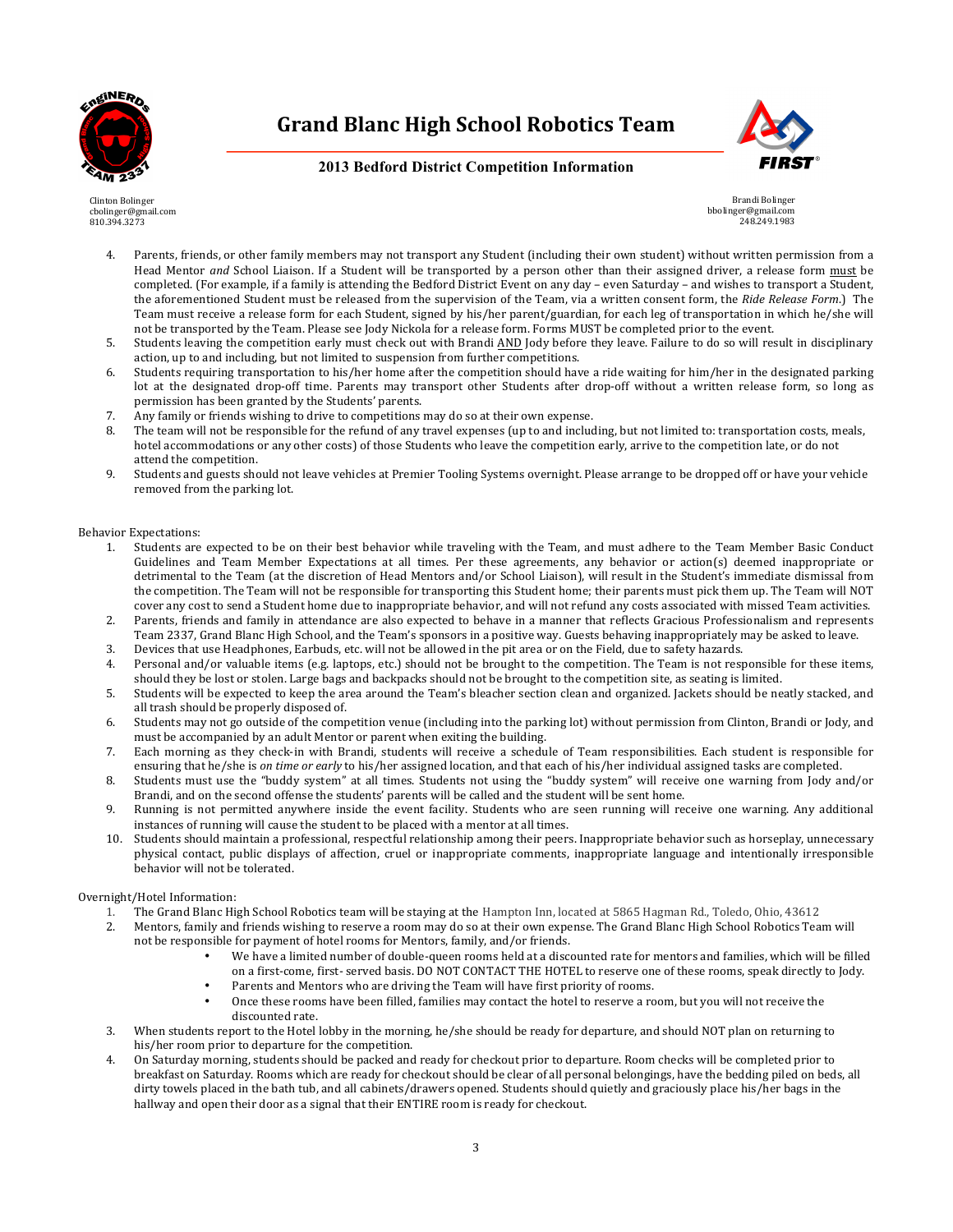



## **2013 Bedford District Competition Information**

Clinton Bolinger cbolinger@gmail.com 810.394.3273

Brandi Bolinger bbolinger@gmail.com 248.249.1983

- 5. Each room will have two (2) queen-sized beds and one pullout couch. Each room will have up to four (5) students assigned to it. Students will be responsible for making their own sleeping arrangements. Students should be Gracious Professionals when making arrangements, and should bring any issues to Clinton, Brandi, or Jody Nickola.
- 6. Team members may not enter into the rooms of students of opposite sex at any point during the trip. Should a female and male Team member want to spend their free time together, he/she may only do so in public/common areas (such as the pool area - during operational hours.) while under supervision of a Team Mentor or assigned chaperone. Students wishing to spend his/her free time in a public/common area must check out with Brand AND Jody, and gain permission to go to a specific area, *before* going to their chosen location.
- 7. Students should remain quiet when in the hotel hallways, and refrain from slamming guest room doors.
- 8. Students may not go outside of the hotel at any point in time, unless he/she checks out with Brandi AND Jody, AND is accompanied by a Team Mentor (NOTE: your parent is not considered a mentor!).
- 9. If the hotel has a pool, students may use the pool under Mentor supervision, during regular pool operating hours. Students should wear appropriate swimming attire (no excessive skin exposure), and exude Gracious Behavior at all times.
- 10. All students will be expected to remain in their assigned rooms once the room check is performed. Any student outside of their assigned room at this time will be sent home without a warning (aside from a case of emergency).

#### Other Considerations:

- 1. The venues will be equipped with bleacher-style seating. Patrons may bring cushions or stadium chairs to supplement the hard surface. The Team will not be responsible for any such items.
- 2. Photography and videograpy are permitted and encouraged.
- 3. Any guest under the age of 12 must be accompanied by an adult while in the Pit Area.
- 4. Venues tend to be very hot or very chilly during competitions. Please take into consideration any provisions that may need to be made for your personal comfort.

#### What to bring:

Please use the following checklist as a guideline for travel packing. Please do not over-pack, as there is limited space available in vehicles for bags and suitcases. Please limit luggage to one (1) soft-sided duffle bag, tote, or small suitcase.

#### 1. Team Uniform

- o 2013 Red Thursday T-Shirt
- o 2013 Black Friday T-Shirt
- o Black Saturday Mechanic Shirt
- o Team Track Jacket and/or 2013 Sweatshirt
- o Appropriate/professional blue jeans, shorts, Capri pants or skirt for each day
- o Close-toed shoes
- o Belt (where necessary)
- o Safety Glasses

#### 2. Sleeping Needs

- o Sleeping bag or blankets (optional)
- o Pillow (optional)
- o Appropriate sleeping attire

#### 3. Toiletries

- o Soap
- o Shampoo
- o Toothbrush and Toothpaste
- o Deodorant o Other needed essentials
- 

#### Other/Optional

- o Warm sweatshirt or jacket for travel
- o Bathing Suit
- o Snacks/beverages for Hotel
- o Books, deck of cards, games, music, etc. for entertainment